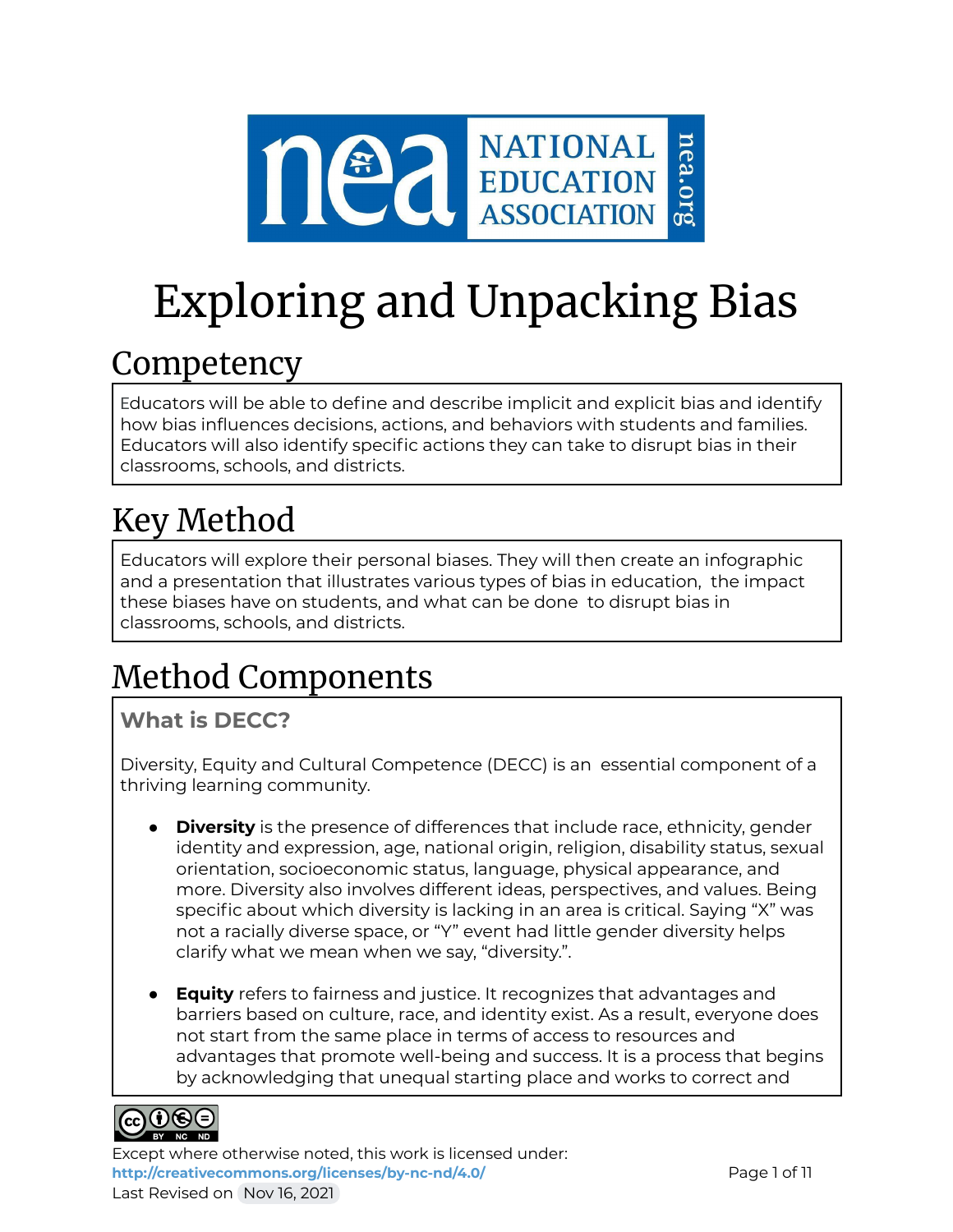address the imbalance. Creating equity is an ongoing process that strives to ensure that people who have been marginalized have ongoing opportunities to grow and thrive.

● **Cultural Competence** is the ability to understand, appreciate, and interact with people from cultures or belief systems different from one's own.

Part of being culturally competent includes having **cultural humility,** a dispositional trait that allows us to be dynamic. "It takes the stance of being open to the "other" when interacting with people from different cultural backgrounds. Additionally, cultural humility lacks the superiority complex evident when an individual interprets their own cultural values as more meaningful and worthwhile than the values of others. Rather than concentrating solely on knowledge of another person's cultural background, cultural humility proposes openness and humility when engaging with individuals from a cultural background different from our own." *Source: Celebrating Cultural Humility in Education*

In this micro-credential you will demonstrate your ability to support students on a variety of topics related to DECC.

#### What is bias?

#### **Bias**

Bias is prejudice in favor of or against one thing, person, or group compared with another, usually in a way considered to be unfair.

#### **Implicit Bias (Unconscious Bias)**

Implicit bias is the process of associating stereotypes or attitudes toward categories of people without conscious awareness. These involuntary associations make unconscious bias dangerous, especially when directed at students. It is common for an unconscious bias to contradict one's stated values.

Unconscious biases develop in the context of societal messages. For this reason, we all have them. Our brains are wired to "categorize" the large volume of information we receive each day. This categorization (identifying patterns, and creating mental "shortcuts") leads to unconscious bias.

#### **Explicit bias** (Conscious Bias)

When one is aware of their attitudes and prejudices toward a person, or group this is explicit bias. Explicit bias is intentional and can be expressed through discrimination, exclusion, hate speech and more. Explicit bias and implicit (unconscious) bias are harmful in schools and our society at large. Both implicit and explicit bias can be expressed in the same behaviors. For example:

● Applying a harsh disciplinary consequence to a student of color, and giving a white student a warning for the same behavior



Except where otherwise noted, this work is licensed under: **<http://creativecommons.org/licenses/by-nc-nd/4.0/>** Page 2 of 11 Last Revised on Nov 16, 2021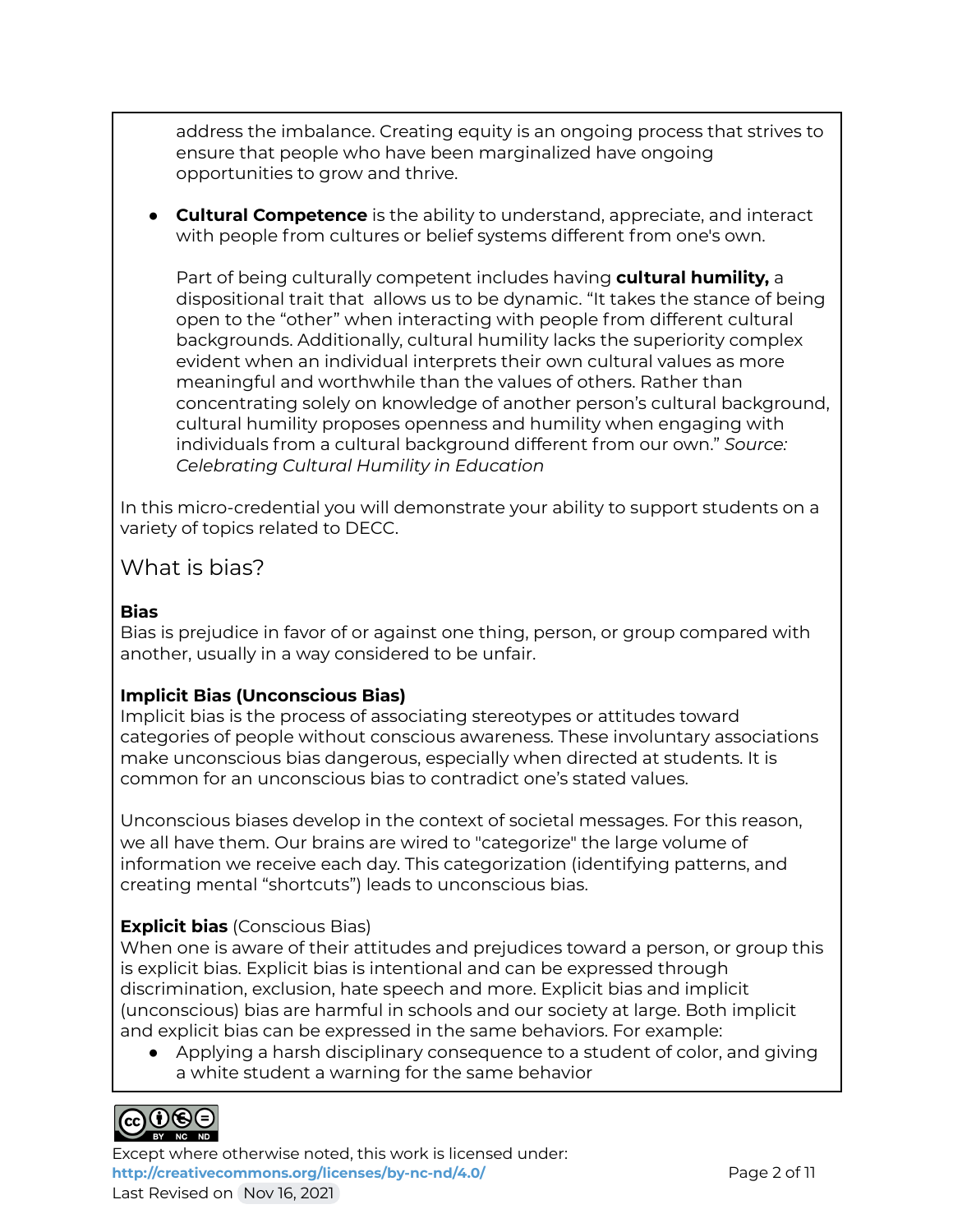- Giving boys more "think time" to answer questions when called on than girls
- Having lower expectations for immigrant and refugee students than students born and raised in your local community
- Interpreting "restlessness" in students of color as a disciplinary problem but as "intelligence" in white students.

While one form of bias is with intent, and the other is without, the impact on students and families is the same. The negative impact of bias on families, students, and their academic, social, and emotional well-being is well-documented.

### **Impact of Bias and Unconscious Bias on Student Learning and Educational Experiences**

Explicit and implicit bias can have the same impact on student learning and academic achievement. Studies show the following:

- In 2016 the Yale Child Study Center found that preschool teachers more closely observe Black students than white students, particularly Black boys, when challenging behaviors are expected. This implicit bias may help explain the high preschool expulsion rates for Black children.
- The University of Texas at Austin found teachers rated white girls lower in math than white boys even when grades and test scores were the same for both genders.
- In 2019 The British Journal of Educational Psychology found that teachers gave students who were overweight lower grades than their healthier counterparts. This study confirmed prior research on anti-fat attitudes and provided new evidence of biased attitudes in school settings.

The impact of bias on students of color can lead to low self- esteem, disengaging from school, increased suspension and disciplinary action, broken teacher/caregiver relationships, and much more. The long-term damage contributes to the "school-to-prison pipeline," a process in which a school's disciplinary policies and practices put students into contact with law enforcement and the criminal juvenile justice system.

## **Wired for Bias**

The National Equity Project states that implicit bias is created in two ways:

- **Priming–**a psychological phenomenon in which a word, image, sound, or any other stimulus is used to elicit an associated response.
- **Associations–** these are the shortcuts or mental connections we make to what we see or experience. Our brains make associations and give meaning to what we see or experience based on the way we've been primed.

In addressing implicit bias, it is essential to address what is often the source— a history that has dehumanized people of color, minimized the value and abilities of women, and created stereotypes that further marginalize people in stigmatized groups.



Except where otherwise noted, this work is licensed under: <http://creativecommons.org/licenses/by-nc-nd/4.0/><br>
Page 3 of 11 Last Revised on Nov 16, 2021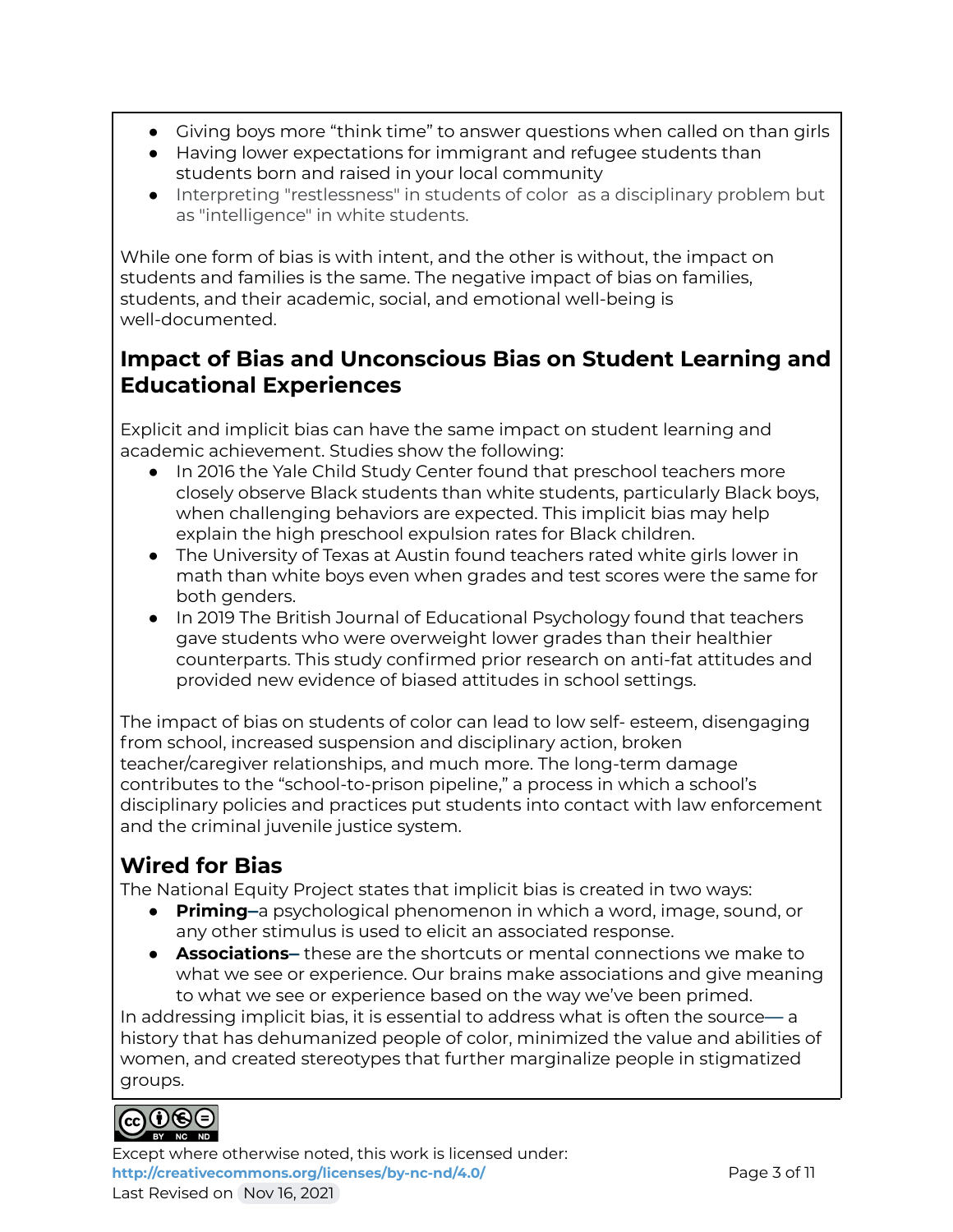In the U.S., "we have been primed to make harmful associations about different categories of people. This is the result of messaging, policies and practices that have been applied throughout history to include or exclude groups of people."

As we work to address bias and implicit bias in our schools, we must be aware of the origins of many of our deep-seated beliefs and thoughts.

### **Identifying and Working to Address Our Biases**

One of the first steps toward addressing our biases is to acknowledge that we have them. Everyone holds bias. For some, however, the power and position they have made their biased actions far more dangerous to students and families. It is a natural function of our brains to develop shortcuts, identify preferences, and create meaning about the messages and stimuli we encounter. When this natural tendency interacts with the messages that are part of our history and are present in today's society, implicit (and explicit) biases are the predictable result.

As discussed earlier, daily living in the U.S. has primed us to make various conscious and unconscious associations. These are the seeds of bias. While research shows we aren't able to "turn off" our biases, we can become more aware of them and interrupt them when they may be influencing our behaviors—especially our interactions with students. The following are a few ways you can identify and address your own biases and biases in your school community.

#### **As an educator, it is important to:**

- Explore and unpack your own implicit and explicit biases
	- Take the free Project Implicit Association Test to identify your unconscious biases.
- Reflect on your childhood.
	- What memories do you have of what your family taught you about diversity or differences among people?
- Identify the historical and current connections in your community that may influence "priming" and harmful associations about different groups of people.
	- What do you notice in the media, local laws, policies, and practices that reinforce harmful associations about groups of people?
- Acknowledge the prevalence and impact of implicit and explicit bias in your classroom and school.
	- How might implicit and explicit bias affect students and families in your learning community?

#### **As a school community it is important to:**

- Identify how explicit and implicit bias could produce flawed assessments of student growth and academic performance.
- Ensure your curriculum and teaching resources are diverse and culturally responsive.



Except where otherwise noted, this work is licensed under: <http://creativecommons.org/licenses/by-nc-nd/4.0/><br>
Page 4 of 11 Last Revised on Nov 16, 2021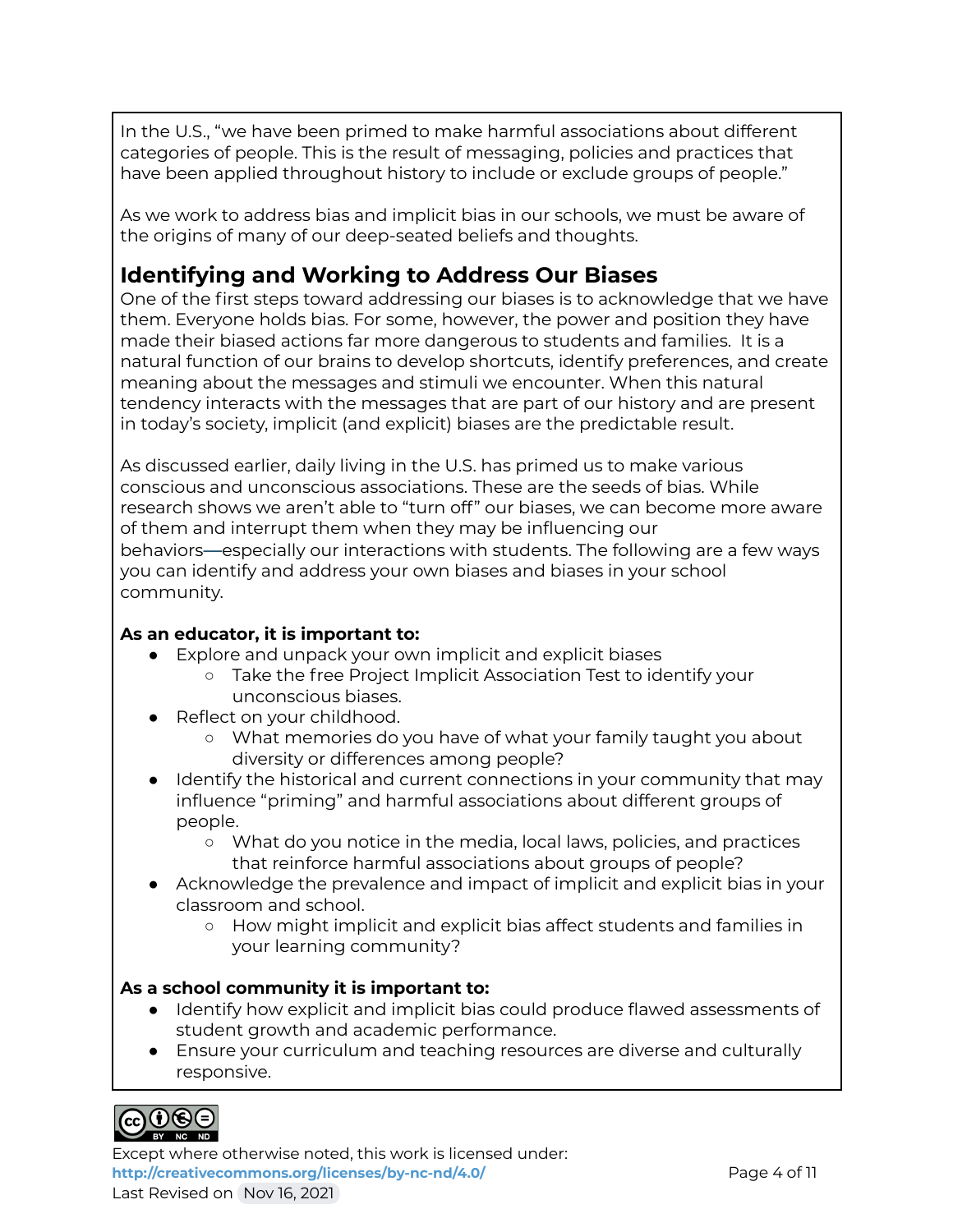- Expand professional learning opportunities to identify and dismantle the ways explicit and implicit bias impacts our learning communities.
- Examine and eliminate discipline policies that result in biased and unfair disciplinary actions for groups of students.

# Supporting Rationale and Research

Dhaliwal, Tasminda K., et al. "Educator Bias Is Associated with Racial Disparities in Student Achievement and Discipline." Brookings Institution The Brown Center Chalkboard, 20 July 2020,

[www.brookings.edu/blog/brown-center-chalkboard/2020/07/20/educator-bias-is-as](http://www.brookings.edu/blog/brown-center-chalkboard/2020/07/20/educator-bias-is-associated-with-racial-disparities-in-student-achievement-and-discipline/) [sociated-with-racial-disparities-in-student-achievement-and-discipline/.](http://www.brookings.edu/blog/brown-center-chalkboard/2020/07/20/educator-bias-is-associated-with-racial-disparities-in-student-achievement-and-discipline/)

Riddle, Travis, and Stacey Sinclair. "Racial Disparities in School-Based Disciplinary Actions Are Associated with County-Level Rates of Racial Bias." *PNAS*, National Academy of Sciences, 23 Apr. 2019, [www.pnas.org/content/116/17/8255.full](http://www.pnas.org/content/116/17/8255.full) .

"The Unconscious Cycle of Teacher Bias." *Leader in Me*, Franklin Covey, 2021, [www.leaderinme.org/unconscious-bias-in-schools](http://www.leaderinme.org/unconscious-bias-in-schools/) .

Ostra, K, and Vasquez, H. "Don't Talk About Implicit Bias Without Talking About Structural Racism." Medium. 13 June 2019.

[https://medium.com/national-equity-project/implicit-bias-structural-racism-6c52cf](https://medium.com/national-equity-project/implicit-bias-structural-racism-6c52cf0f4a92) [0f4a92](https://medium.com/national-equity-project/implicit-bias-structural-racism-6c52cf0f4a92)

# Resources

Implicit [Association](https://implicit.harvard.edu/implicit/iatdetails.html) Test

POV | [Implicit](http://bit.ly/ImplicitBiasVideos) Bias: Peanut Butter, Jelly and Racism

Willing to Be [Disturbed](https://ncs.uchicago.edu/sites/ncs.uchicago.edu/files/uploads/tools/NCs_PS_Toolkit_DPL_Set_B_WillingDisturbed.pdf)

[Teachers'](https://www.straitstimes.com/opinion/teachers-bias-can-limit-students-future) bias can limit students' future, Opinion News & Top Stories

Teacher Bias: The Elephant in the [Classroom](https://www.thegraidenetwork.com/blog-all/2018/8/1/teacher-bias-the-elephant-in-the-classroom)

5 Keys to [Challenging](https://www.edutopia.org/blog/keys-to-challenging-implicit-bias-shane-safir) Implicit Bias Edutopia Challenge implicit biases by

[identifying](https://www.edutopia.org/blog/keys-to-challenging-implicit-bias-shane-safir) your own, teaching colleagues

5 Things [Educators](https://neaedjustice.org/2019/10/11/5-things-educators-can-do-to-address-bias-in-their-school/) Can Do to Address Bias in Their School

Kirwan [Institute:](http://kirwaninstitute.osu.edu/implicit-bias-training/) Implicit Bias Training Modules

[Measuring](https://www.gse.harvard.edu/news/uk/20/08/measuring-implicit-bias-schools) Implicit Bias in Schools | Harvard Graduate School of Education



Except where otherwise noted, this work is licensed under: **<http://creativecommons.org/licenses/by-nc-nd/4.0/>** Page 5 of 11 Last Revised on Nov 16, 2021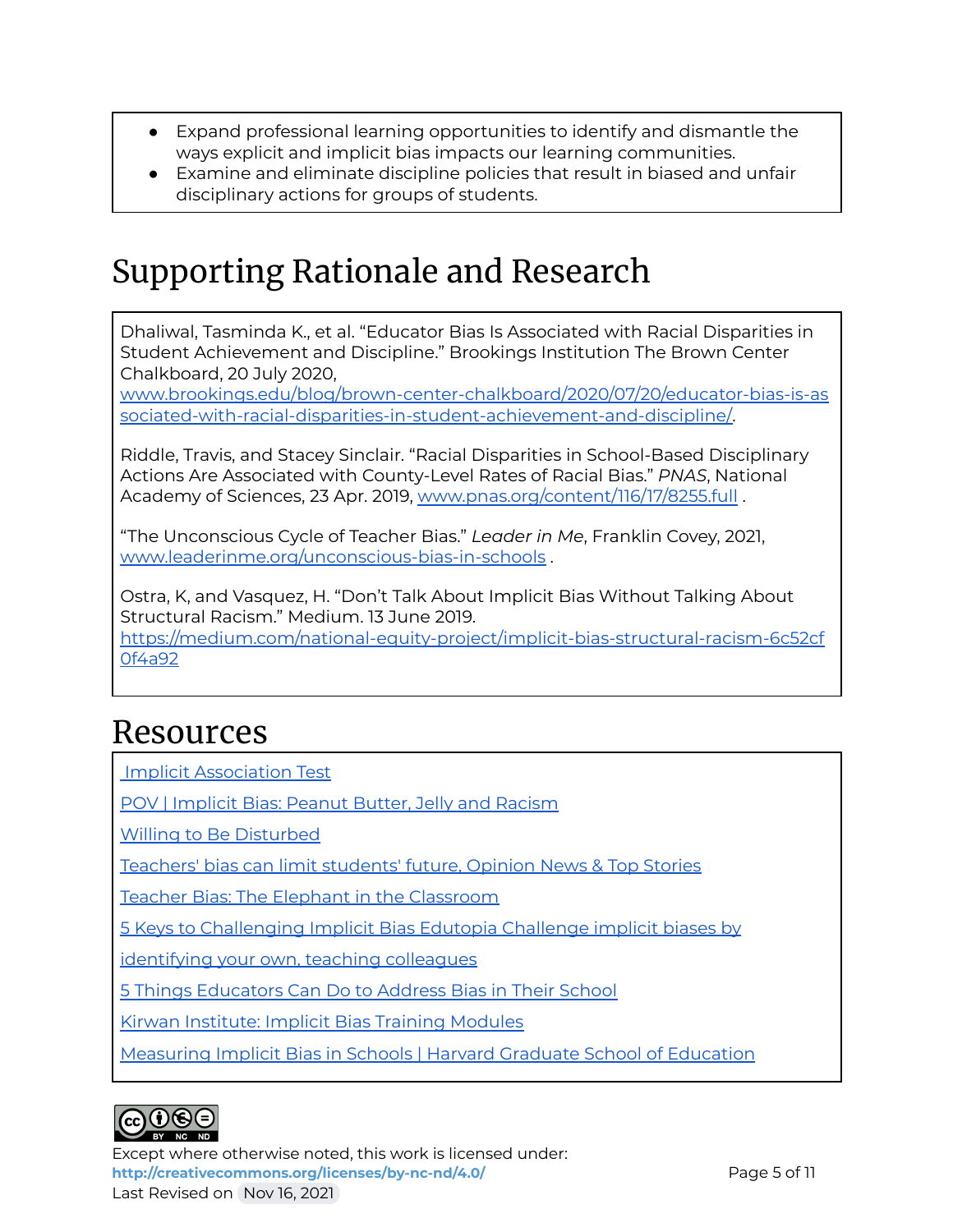Confronting Inequity/ [Unconscious](http://www.ascd.org/publications/educational-leadership/dec17/vol75/num04/Unconscious-Bias-Hurts.aspx) Bias Hurts

Educator Bias & Racial [Disparities](https://www.brookings.edu/blog/brown-center-chalkboard/2020/07/20/educator-bias-is-associated-with-racial-disparities-in-student-achievement-and-discipline/)

The [Detrimental](https://files.eric.ed.gov/fulltext/EJ852360.pdf) Impact of Teacher Bias: Lessons Learned from the Standpoint of

African [American](https://files.eric.ed.gov/fulltext/EJ852360.pdf) Mothers

Black [preschool](https://news.yale.edu/2016/09/27/implicit-bias-may-explain-high-preschool-expulsion-rates-black-children) students & discipline

Bias for [Extroverts](https://resilienteducator.com/classroom-resources/unconscious-discrimination-avoiding-teacher-biases/)

Weight bias and grading among middle and high school [teachers](https://bpspsychub.onlinelibrary.wiley.com/doi/10.1111/bjep.12322)

"Don't Talk about Implicit Bias Without Talking about [Structural](https://medium.com/national-equity-project/implicit-bias-structural-racism-6c52cf0f4a92) Racism"

Implicit Bias in the [Workplace:](https://study.com/academy/lesson/implicit-bias-in-the-workplace-definition-examples-impact.html) Definition, Examples & Impact - Video & Lesson

**[Transcript](https://study.com/academy/lesson/implicit-bias-in-the-workplace-definition-examples-impact.html)** 

How to [Work](https://greatergood.berkeley.edu/article/item/how_to_work_with_the_bias_in_your_brain) with the Bias in Your Brain

# Submission Guidelines & Evaluation Criteria

*To earn the micro-credential, you must receive a passing score in Parts 1 and 3, and be proficient for all components in Part 2.*

### **Part 1. Overview Questions (Provides Context)**

(200–500 words)

*Please use the suggested word count as a guide to answer the following contextual questions. This will help our assessor understand your current context for working on this micro-credential.*

*Please do not include any information that will make you identifiable to your reviewers*.

- 1. Describe your current educational role and responsibilities. Briefly describe your school's demographics (ex: student and staff demographics, socioeconomic demographics of school and surrounding communities, urban or rural, etc.)?
- 2. Why do you want to learn about implicit and explicit biases?

Before answering the questions below, take the Implicit Association Test (IAT) on Race and two additional ones of your choice. The link for this can be found in the Resources section of this micro-credential.

- 1. How do you feel about the results?
- 2. What did you learn about yourself?
- 3. What changes, if any, does it motivate you to make?



Except where otherwise noted, this work is licensed under: <http://creativecommons.org/licenses/by-nc-nd/4.0/><br>
Page 6 of 11 Last Revised on Nov 16, 2021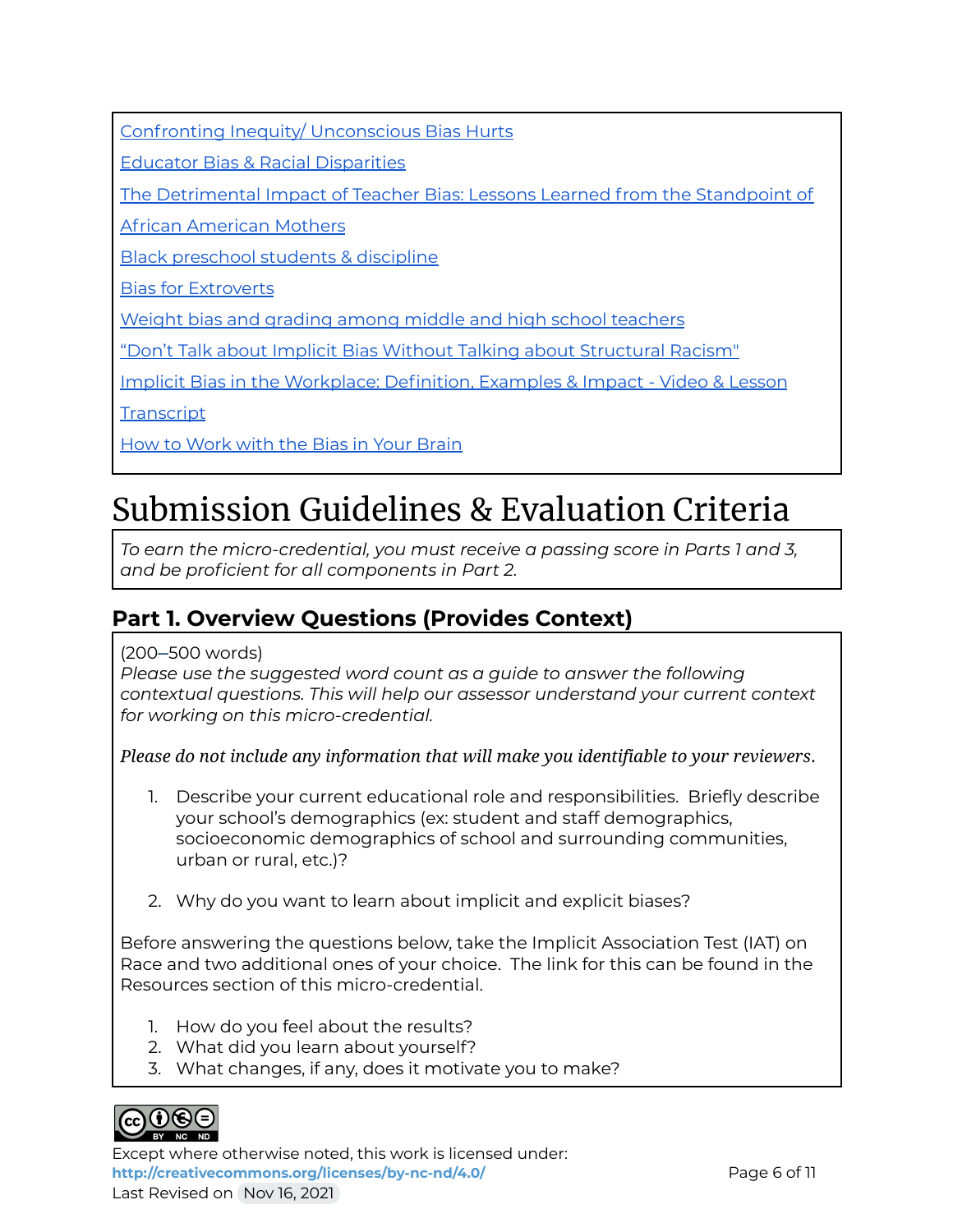**Passing:** Response provides reasonable and accurate information. Also, include a learning goal that describes what you hope to gain from earning this micro-credential. The analysis of the IAT is complete and there is evidence of deep reflection about the results.

### **Part 2. Work Examples/Artifacts/Evidence**

To earn this micro-credential, please submit the following three artifacts as evidence of your learning.

*\*Please do not include any information that will make you or your students identifiable to your reviewers.*

#### **Artifact 1: Educator Infographic**

Create an infographic that explains the impact of educator biases. Your infographic should:

- Align to the demographics you identified in the questions above by including the types of biases that most affect your students.
- Include the definition of explicit and implicit bias
- Illustrate both the short-term and long-term impacts of explicit and implicit bias on students' social and emotional well-being and their academic success.

#### **Artifact 2: Design a Professional Learning Experience**

Create a professional learning experience for your colleagues. This is how:

Create a 10–15 slide presentation for your colleagues that compares, contrasts, and examines the effects that explicit and implicit biases have on students. The presentation should Include at least one slide per topic below:

- Definition of implicit and explicit bias
- Various types of biases that exist outside of race (e.g., body weight, gender identity, etc.)
- Identify the seedlings of bias—what may have "primed" our brains to make harmful associations about various groups of people (e.g., media, laws, policies and practices)? How is this perpetuated?
- How biases affect our perception of students and their communities
- How biases impact our instructional practices and our expectations of students
- How bias affects classroom disciplinary action and suspension rates
- Strategies you can use to eradicate biases that negatively impact students

Also include:

- Two engaging activities for colleagues that offer them an opportunity to explore:
	- The difference between implicit and explicit bias
	- How implicit bias can contribute to classroom inequities



Except where otherwise noted, this work is licensed under: **<http://creativecommons.org/licenses/by-nc-nd/4.0/>** Page 7 of 11 Last Revised on Nov 16, 2021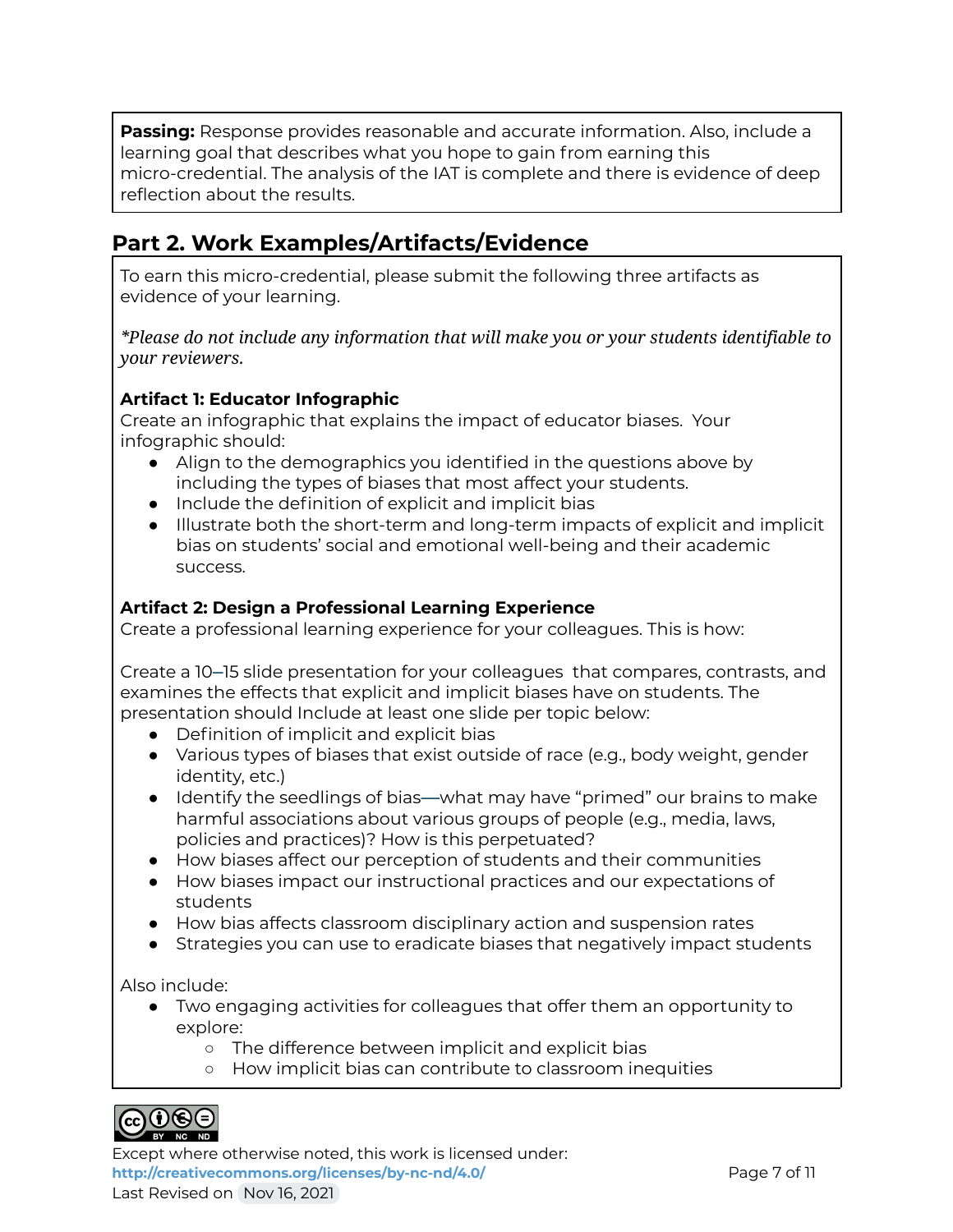- A response/reflection activity in which educators provide feedback and respond to the experience. Example of questions:
	- What surprised you while learning about different types of biases?
	- What changes can you make in your interactions with students and families to compensate for your personal biases?
	- How has this experience impacted your thinking?
	- How will your practice change as a result of this professional learning?
	- What did you like the most about this professional learning? Why?
	- What would you change about this professional learning? Why?
- Facilitation Notes for each slide (not necessary on the title slide)
- Any handouts you will be distributing. (optional)

### **Part 2. Rubric**

|                                          | <b>Proficient</b>                                                                                                                                                                                                                                                                                                                                                        | <b>Basic</b>                                                                                                                                                                                                                                                                                                                                                    | <b>Developing</b>                                                                                                                                                                                                                                                                                                                                                                 |
|------------------------------------------|--------------------------------------------------------------------------------------------------------------------------------------------------------------------------------------------------------------------------------------------------------------------------------------------------------------------------------------------------------------------------|-----------------------------------------------------------------------------------------------------------------------------------------------------------------------------------------------------------------------------------------------------------------------------------------------------------------------------------------------------------------|-----------------------------------------------------------------------------------------------------------------------------------------------------------------------------------------------------------------------------------------------------------------------------------------------------------------------------------------------------------------------------------|
| <b>Artifact 1:</b><br><b>Infographic</b> | Infographic<br>includes all<br>required elements<br>below:<br>Types of biases<br>that most affect<br>your students as<br>identified in the<br>context questions<br>Definition of bias<br>Illustrates both the<br>short-term and<br>long-term impacts<br>of bias on<br>students' social<br>and emotional<br>well-being as well<br>as on their<br>academic success.<br>And | Infographic is<br>missing some of the<br>required elements:<br>Types of biases that<br>most affect your<br>students as<br>identified in the<br>context questions<br>Definition of bias<br>Illustrates both the<br>short-term and<br>long-term impacts of<br>bias on students'<br>social and emotional<br>well-being as well as<br>on their academic<br>success. | Infographic is<br>missing more than<br>two of the required<br>elements below:<br>Types of biases that<br>most affect your<br>students as<br>identified in the<br>context questions<br>Definition of bias<br>Illustrates both the<br>short-term and<br>long-term impacts of<br>bias on students'<br>social and emotional<br>well-being as well as<br>on their academic<br>success. |



Except where otherwise noted, this work is licensed under: <http://creativecommons.org/licenses/by-nc-nd/4.0/><br>
Page 8 of 11 Last Revised on Nov 16, 2021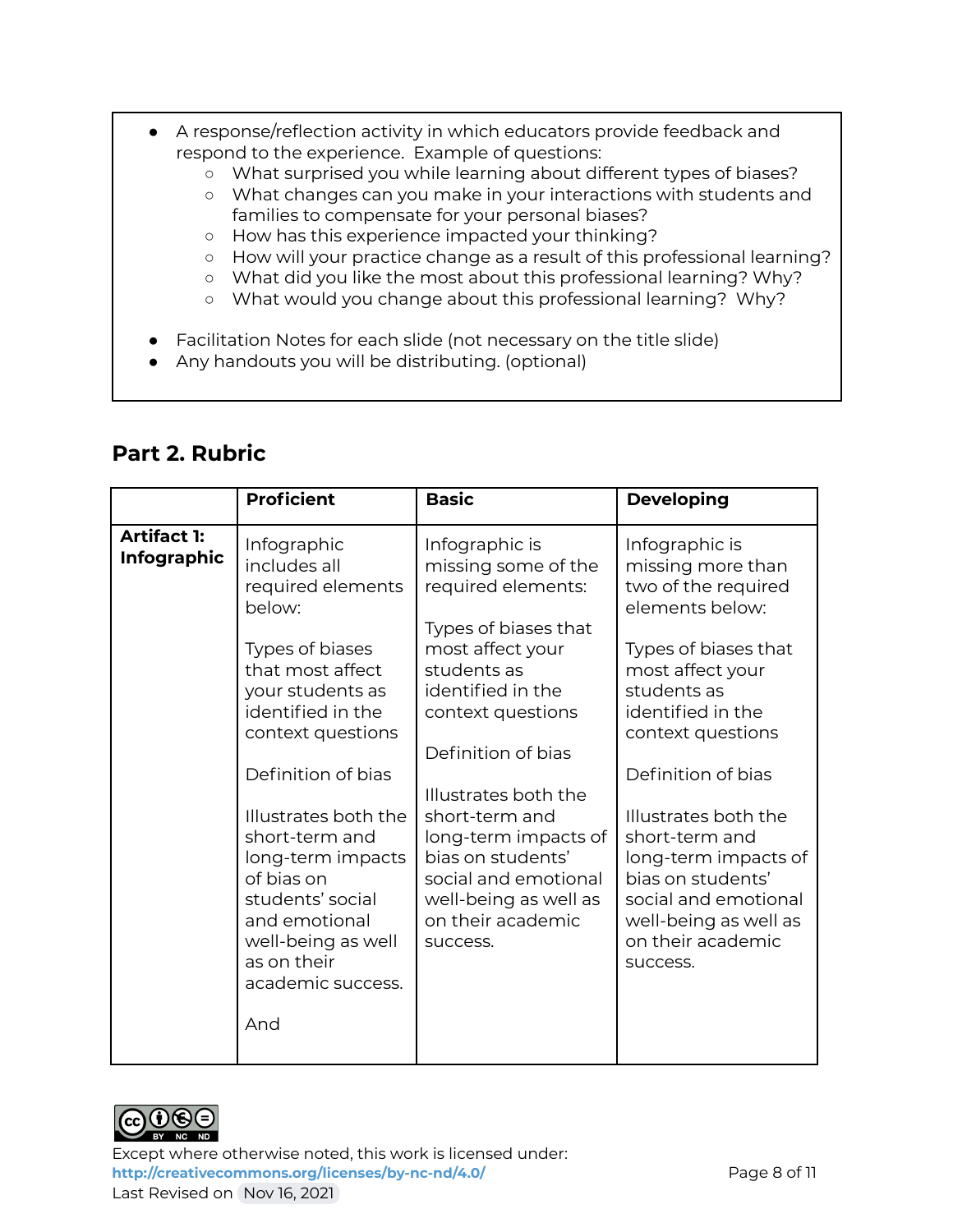|                                           | Infographic that is<br>well designed,<br>informative, and<br>well organized                                   |                                                                                                            |                                                                                                            |
|-------------------------------------------|---------------------------------------------------------------------------------------------------------------|------------------------------------------------------------------------------------------------------------|------------------------------------------------------------------------------------------------------------|
| <b>Artifact 2:</b><br><b>Presentation</b> | Presentation<br>includes the<br>following<br>requirements:                                                    | Presentation<br>includes some of the<br>following<br>requirements:                                         | Presentation is<br>missing most of the<br>following<br>requirements:                                       |
|                                           | 10-15 slides                                                                                                  | 10-15 slides                                                                                               | 10-15 slides                                                                                               |
|                                           | At least one slide<br>per topic below:                                                                        | At least one slide per<br>topic below:                                                                     | At least one slide per<br>topic below:                                                                     |
|                                           | -Definition of<br>implicit and<br>explicit bias                                                               | -Definition of implicit<br>and explicit bias                                                               | -Definition of implicit<br>and explicit bias                                                               |
|                                           | -Various types of<br>biases that exist<br>outside of race<br>(e.g., body weight,<br>gender identity,<br>etc.) | -Various types of<br>biases that exist<br>outside of race (e.g.,<br>body weight, gender<br>identity, etc.) | -Various types of<br>biases that exist<br>outside of race (e.g.,<br>body weight, gender<br>identity, etc.) |
|                                           | -How biases affect<br>our perception of<br>students and their<br>communities                                  | -How biases affect<br>our perception of<br>students and their<br>communities                               | -How biases affect<br>our perception of<br>students and their<br>communities                               |
|                                           | -How biases<br>impact our<br>instructional<br>practices and our<br>expectations of<br>students                | -How biases impact<br>our instructional<br>practices and our<br>expectations of<br>students                | -How biases impact<br>our instructional<br>practices and our<br>expectations of<br>students                |
|                                           | -How bias affects<br>classroom<br>disciplinary action<br>and suspension                                       | -How bias affects<br>classroom<br>disciplinary action<br>and suspension rates                              | -How bias affects<br>classroom<br>disciplinary action<br>and suspension rates                              |
|                                           | rates<br>-Strategies you<br>can use to<br>eradicate biases                                                    | -Strategies you can<br>use to eradicate<br>biases that                                                     | -Strategies you can<br>use to eradicate<br>biases that                                                     |



Except where otherwise noted, this work is licensed under: <http://creativecommons.org/licenses/by-nc-nd/4.0/><br>
Page 9 of 11 Last Revised on Nov 16, 2021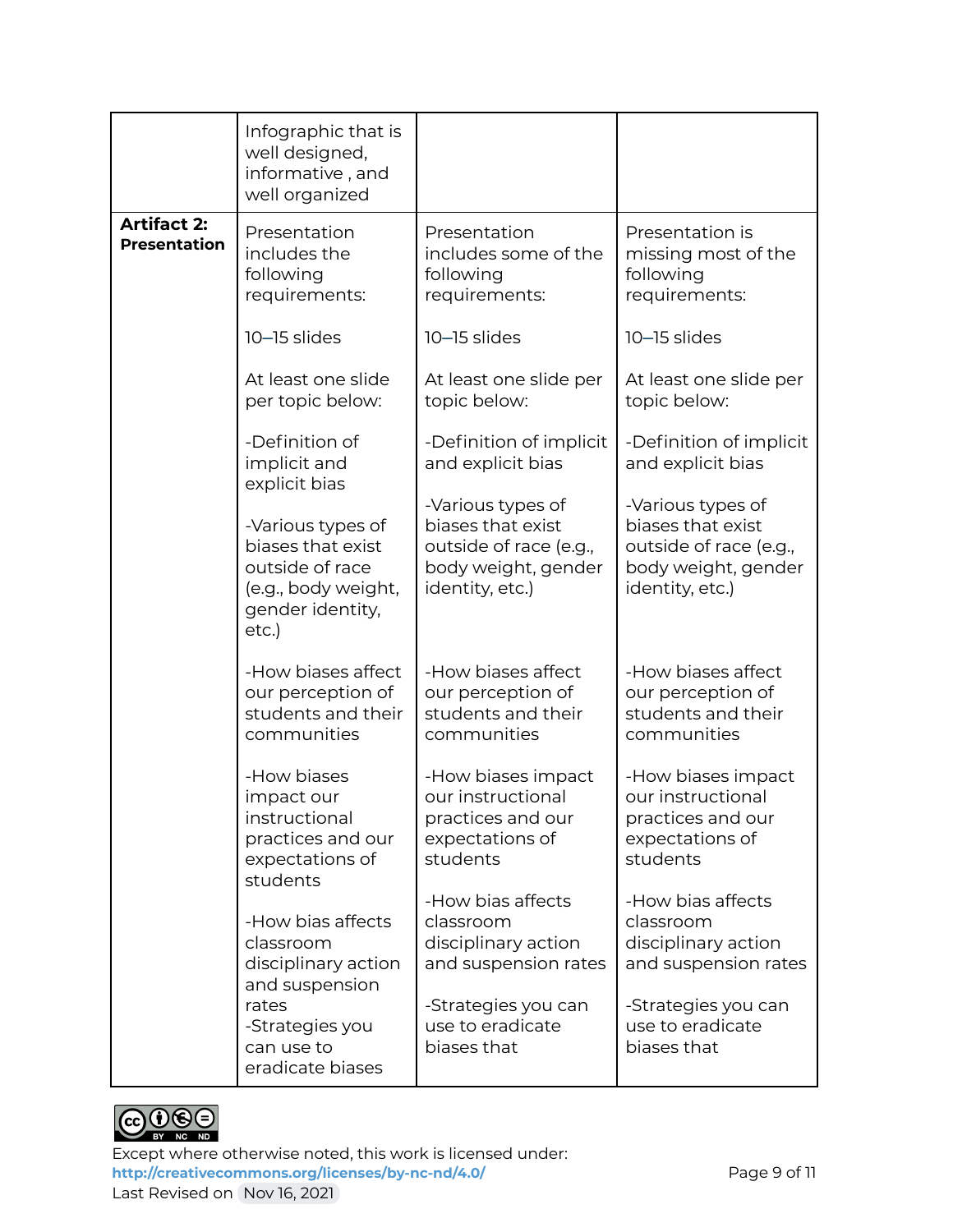| that negatively<br>impact students                                                                      | negatively impact<br>students                                                                 | negatively impact<br>students                                                                 |
|---------------------------------------------------------------------------------------------------------|-----------------------------------------------------------------------------------------------|-----------------------------------------------------------------------------------------------|
| Also includes:                                                                                          | Also includes:                                                                                | Also includes:                                                                                |
| Two engaging<br>activities for<br>colleagues that<br>offer them an<br>opportunity to<br>explore:        | Two engaging<br>activities for<br>colleagues that offer<br>them an opportunity<br>to explore: | Two engaging<br>activities for<br>colleagues that offer<br>them an opportunity<br>to explore: |
| -The difference<br>between implicit<br>and explicit bias                                                | -The difference<br>between implicit and<br>explicit bias                                      | -The difference<br>between implicit and<br>explicit bias                                      |
| -How implicit bias<br>can contribute to<br>classroom                                                    | -How implicit bias<br>can contribute to<br>classroom inequities                               | -How implicit bias<br>can contribute to<br>classroom inequities                               |
| inequities                                                                                              | A response/<br>reflection activity                                                            | A response/<br>reflection activity                                                            |
| A response/<br>reflection activity<br>that allows<br>educators to<br>provide feedback<br>and respond to | that allows<br>educators to provide<br>feedback and<br>respond to the<br>experience.          | that allows<br>educators to provide<br>feedback and<br>respond to the<br>experience.          |
| the experience.<br><b>Facilitation Notes</b><br>for each slide (not<br>necessary on the<br>title slide) | <b>Facilitation Notes for</b><br>each slide (not<br>necessary on the title<br>slide)          | <b>Facilitation Notes for</b><br>each slide (not<br>necessary on the title<br>slide)          |
|                                                                                                         |                                                                                               |                                                                                               |

#### **Part 3 Reflection**

#### **(200–500 words)**

Use the word count as a guide to write a personal reflection about your work on this micro-credential. For tips on writing a good reflection, review the following resource: How Do I Write a Good Personal [Reflection?](https://isthismystory.com/learning/how-do-i-write-a-good-personal-reflection/)

*Please do not include any information that will make you identifiable to your reviewers*.

1. How can your implicit biases impact your instructional practice and student success?



Except where otherwise noted, this work is licensed under: <http://creativecommons.org/licenses/by-nc-nd/4.0/><br>
Page 10 of 11 Last Revised on Nov 16, 2021